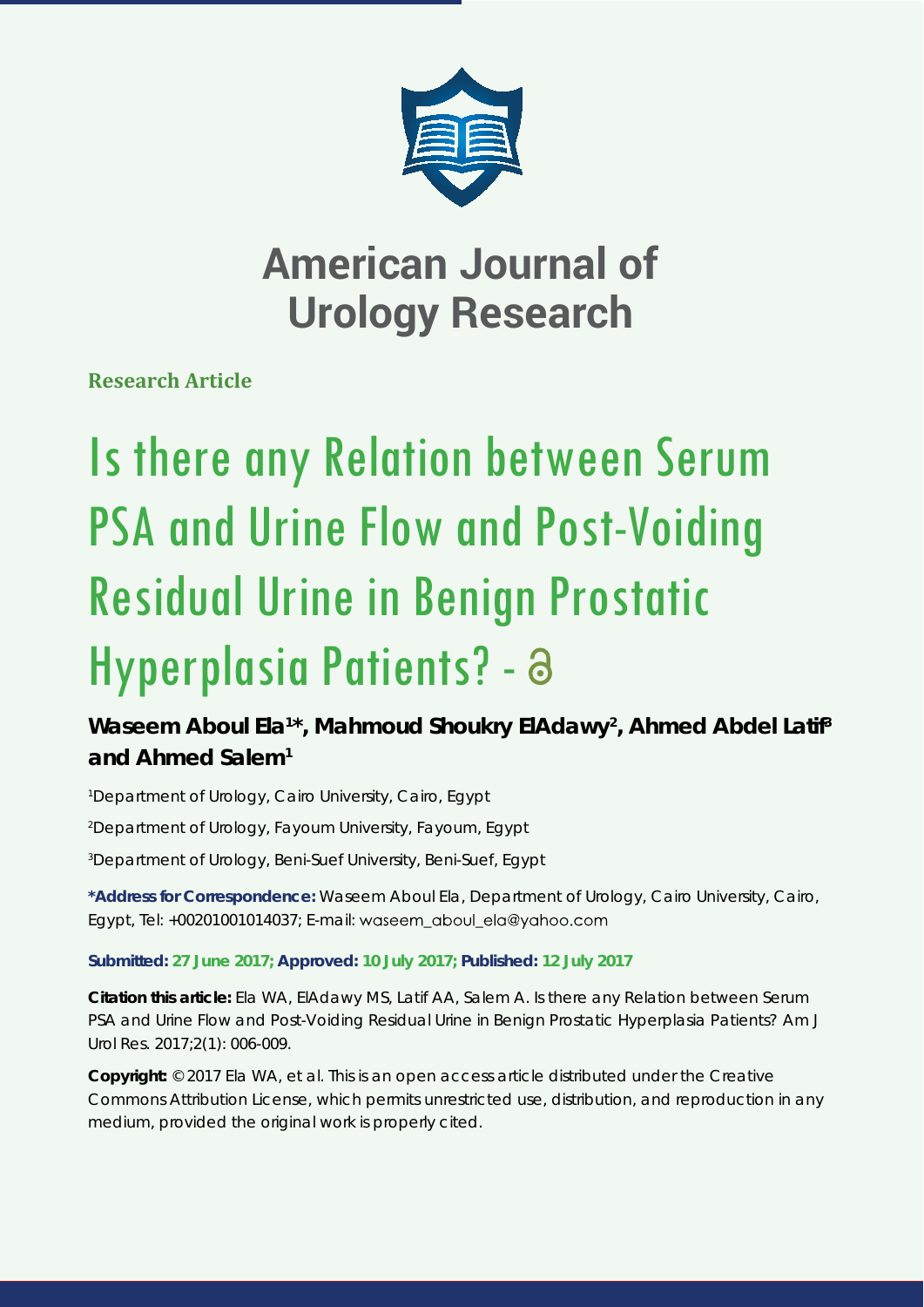## Suifes ture

#### **ABSTRACT**

Objective: To examine Benign Prostatic Hyperplasia (BPH) patients for the relationships between serum prostatic specific antigen (PSA) and maximum flow rate (Qmax) of uroflowmetry Urine flow, and between serum PSA and post voiding residual urine.

**Patients and Methods:** One hundred Egyptian BPH patients were enrolled in our prospective study. Evaluation included full medical history, thorough clinical examination, laboratory investigation (urine analysis, kidney function tests, serum PSA level), pelvi-abdominal ultrasound with estimation of post voiding residual urine, prostate size, Transrectal Ultrasound (TRUS) for prostate size and adenoma size and uroflowmetry. Patient data was analyzed statistically using SPSS statistical package version 13.

Results: Our data results revealed that the correlation between serum PSA level and Qmax of uroflowmetry was of no statistical significance ( $r = -0.100$ ,  $p = 0.320$ ). On the other hand, there was significant correlation between the volume of residual urine and serum PSA value (*r* = 0.254, *p* = 0.014).

Also our results revealed that there was significant correlation between the age of the 100 patients and their serum PSA level ( $r =$ 0.310,  $p = 0.002$ ). Also our study showed that there was significant correlation between PSA and prostate volume ( $r = 0.320$ ,  $p = 0.001$ ).

Conclusions: In BPH patients with lower urinary tract symptoms, there was a significant relation between the serum PSA level and volume of post voiding residual urine, while there was no significant relation between the serum PSA level and Qmax of uroflowmetry. Further studies may be needed to confirm these results.

Keywords: Serum PSA: Residual urine; Prostate; BPH; Uroflowmetry; Prostate size

#### **ABBREVIATIONS**

BPH: Benign Prostatic Hyperplasia; PSA: Prostate Specific Antigen; LUTS: Lower Urinary Tract Symptoms; DRE: Digital Rectal Examination; IPSS: International Prostate Symptom Score

#### **INTRODUCTION**

Benign Prostatic Hyperplasia (BPH) is a common progressive disease in the male aging populat*i*on [1]. Although aging and androgens are established risk factors, the cause of BPH remains uncertain [2,3]. It may be clinically manifested by storage and voiding Lower urinary tract symptoms (LUTS).

Prostate-Specific Antigen (PSA) is a serologic biomarker often used in screening for prostate cancer, and there are substantial variations in recommended guidelines for its value in determining potential risk [4]. The PSA level at the time of diagnosis is prognostic for outcome [5], and since 2010 the PSA level and Gleason score have been incorporated into the seventh edition of the American Joint Committee on Cancer (AJCC) Tumor-Lymph Node-Metastasis (TNM) staging system for prostate cancer.

Although it is well known that PSA is prostate specific, it is not a disease-specific biomarker. In BPH patients, relationship between PSA to Age, Prostate size is documented through several studies that showed a positive correlation [6-9].

On the other hand, the relationship between serum PSA to other variables in BPH disease is not well investigated. Other variables in BPH disease as Post voiding residual urine and urine flow may have a positive correlation to the serum PSA level. So, we decided to investigate these potential correlations in our study.

The aim of our study was to examine BPH patients for the relationships between serum PSA and Qmax of uroflowmetry, And between serum PSA and Post voiding residual urine.

#### **PATIENTS AND METHODS**

Our prospective study was conducted upon one hundred BPH patients attended in our outpatient clinics, complaining of lower urinary tract symptoms.

Inclusion Criteria was Male Patients, above fifty years old complaining of lower urinary tract symptoms. While exclusion Criteria was: Urinary tract infection (UTI) and Prostatitis (acute or chronic), Prostate cancer (by DRE or markedly elevated PSA and proven by biopsies), Patients with bladder calculi and recent urological intervention (such as: Urethral catheterization, Cystoscopy, TURP, TRUS-guided Biopsy).

Evaluation of the patients started with a full comprehensive medical history was taken from each patient with special reference to personal history to exclude patients below the age of 50 years, Complaint of lower urinary tract symptoms either voiding symptoms or storage symptoms or both of them with international prostate symptom score ( IPSS ) recording , Sexual history to exclude patients with recent sexual acts as ejaculation which may alter our results, Medical history to give an idea about any drugs the patient take that may alter our results (example: finasteride) and to exclude patients with recent urinary tract infections that may alter our results (eg., prostatitis), and finally Operative history to exclude patients having operations done recently that may alter our results (eg. TURP).

Patient evaluation continued with a thorough Clinical Examination which included abdominal examination to detect presence of residual urine and to exclude presence of abdominal swelling, DRE to exclude patients with hard nodules or asymmetry in the prostate gland.

Then patients are well investigated by Laboratory investigation (Urine analysis, Kidney function tests, Serum PSA level using quantitative measurement of PSA by PSA ELISA kit) and imaging through pelvi-abdominal ultrasound with estimation of residual urine, size of prostate and search for exclusion criteria such as bladder stones. Transrectal ultrasound (TRUS) for measurement of the prostate size and adenoma size. TRUS guided biopsies were done only for patients with total PSA more than 4 to exclude prostate cancer. And at last patients were asked to micturate in the uroflowmeter.

Patient data was collected, revised, verified then analyzed statistically using SPSS statistical package version 13. The following tests were done: Mean (x), Standard Deviation (SD), Person correlation coefficient (r).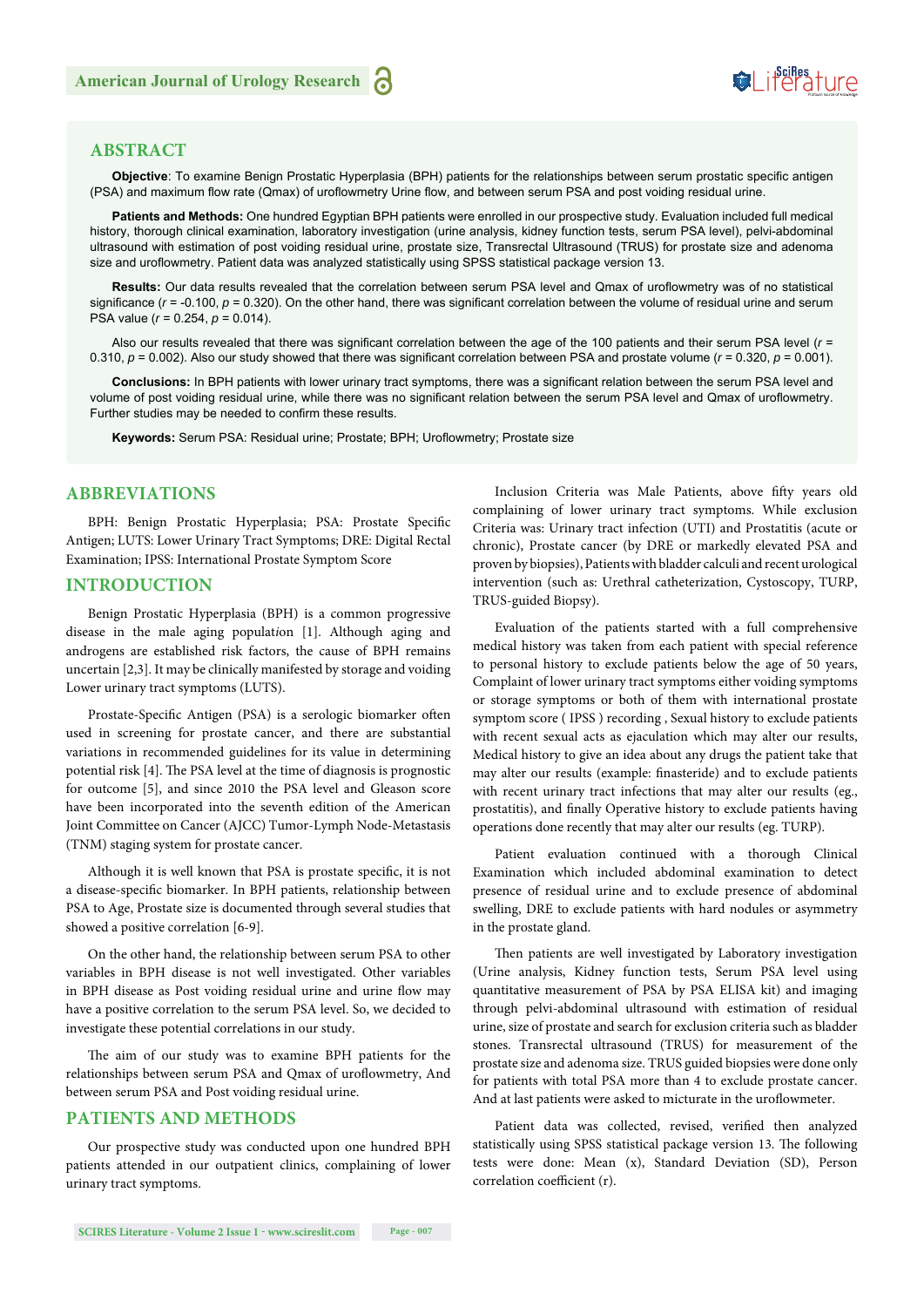#### **RESULTS**

Our hundred patients were above age of fifty years with minimum age was 50 years and maximum age was 77 years with mean 63.6 ± 5.7 yrs. They complained of either irritative urinary symptoms in the form of frequency, nocturia and urgency OR obstructive urinary symptoms in the form of weak stream, hesitancy and interrupted stream.

The size of the prostate of the 100 patients was calculated during pelvic ultrasonography and varied from 15g to 180g with mean size  $46.4 \pm 28.66$  g. The size of the adenoma of the prostate was calculated in 69 patients by TRUS and varied from 5g to 130g with mean size  $30.5 \pm 21.2$  g. Blood sample was collected from the 100 patients to calculate serum level of PSA. The value of PSA varied from 0.14 ng/ ml to 29 ng/ ml with mean value of  $3.2 \pm 3.5$  ng/ dl. Post-voiding residual urine was detected in 92 patients by pelvic ultrasonography and the value of residual urine varied from 0 ml (no RU) to 800 ml with the mean value of  $60.8 \pm 112$  ml. Uroflowmetry was done for the 100 patients and the value of Qmax varied from 4 ml/ sec to 38 ml/ sec with mean value of  $12.8 \pm 5.9$  ml/ sec. The volume of urine voided was calculated for the 98 patients and its value varied from 110 ml to 537 ml with mean value of  $237.3 \pm 82.9$  ml. (The volume of urine voided in 2 patients was 980 and 750 ml and they were excluded from our statistics as they were considered outliers). All the patients with PSA more than 4 ng/ ml were subjected to TRUS and biopsy to exclude prostate cancer. Statistics was done to correlate between serum PSA value of our 100 patients and their volume of residual urine and the Qmax of uroflowmetry. Also correlations with the age and size of prostate are done.

Statistical analysis showed that there was significant correlation between Post-voiding Residual Urine with PSA level in serum, as shown in table 1 and figure 1, where P value was 0.014. On the other hand there was a non-significant correlation between the PSA level in serum and the Qmax of uroflowmetry, as shown in table 2. (P value is considered significant if less than 0.05).

Other statistical correlations were done between PSA level and other variables as age of patients and the prostate size. It showed that there is significant correlation between the age of patients and the serum PSA level and again a significant correlation between PSA and prostate size. Summary of all the correlations between serum PSA level and the four variables investigated in our study is shown in table 3.

#### **DISCUSSION**

PSA is an important tumor marker and absolute values greater than 10 ng/ ml have over than 60 percent predictive risk for prostate cancer. Still PSA is not a cancer specific serum marker, and various physiologic and benign pathologic processes have effect on the serum PSA concentration [10].

Many studies were done to detect causes of elevation of PSA level in serum. It occurs due to disruption of prostatic architecture.

| Table 1: Correlation between the serum PSA level and volume of residual urine. |       |  |  |
|--------------------------------------------------------------------------------|-------|--|--|
| Pearson correlation coefficient                                                | 0.254 |  |  |
| P-value*                                                                       | 0.014 |  |  |
| number                                                                         | 100   |  |  |
| $^*$ (P value is considered significant if less than 0.05)                     |       |  |  |



**Figure 1:** The Correlation between PSA and the residual urine

Table 2: Correlation between the serum PSA level and Qmax of the uroflowmetry.

| Pearson correlation coefficient | $-0.100$ |
|---------------------------------|----------|
| P-value*                        | 0.320    |
| number                          | 100      |

**Table 3:** The correlation between the prostate size, the volume of residual urine, and the age of the patients, Qmax of uroflowmetry and the PSA level in serum together**.**

| Serum PSA<br>with                                      |       | Prostate size Residual urine | Age of<br>patients | Qmax of<br>uroflowmetry |  |
|--------------------------------------------------------|-------|------------------------------|--------------------|-------------------------|--|
| Pearson<br>correlation<br>coefficient                  | 0.320 | 0.254                        | 0.310              | $-0.100$                |  |
| P-value *                                              | 0.001 | 0.014                        | 0.002              | 0.320                   |  |
| number                                                 | 100   | 100                          | 100                | 100                     |  |
| *(P value is considered significant if less than 0.05) |       |                              |                    |                         |  |

It increases mainly in adenocarcinoma of the prostate and benign prostatic hyperplasia [11]. Other than prostate cancer and BPH, studies were done to detect other causes for the rise of serum PSA level, either due to causes related to the prostate (e.g. Prostatitis, Ejaculation, urine retention) or related to the investigations or manipulations done to the patients that may alter the level of PSA in these patients. (e.g. cysytoscopy, uretheral catheterization, Transurethral Resection of the Prostate (TURP), DRE & TRUS. In our study, we excluded patients with any cause of rise of PSA level mentioned before that may affect our study.

In BPH patients, relationship between PSA to age, prostate size is documented through several studies [6-9]. These studies consistently showed a positive correlation between PSA level and prostate size. Our results revealed also that there was significant correlation between the age of the 100 patients and their serum PSA level  $(r =$ 0.310,  $p = 0.002$ ). The serum level of PSA increases with the patients' age. This significant correlation between the age of the patients and their serum PSA level was proved before by many studies. Also our study showed that there was significant correlation between PSA and prostate volume ( $r = 0.320$ ,  $p = 0.001$ ). The level of serum PSA increased with the increase in prostate volume. Many studies showed significant correlation between PSA and prostate volume. S. Vesely et